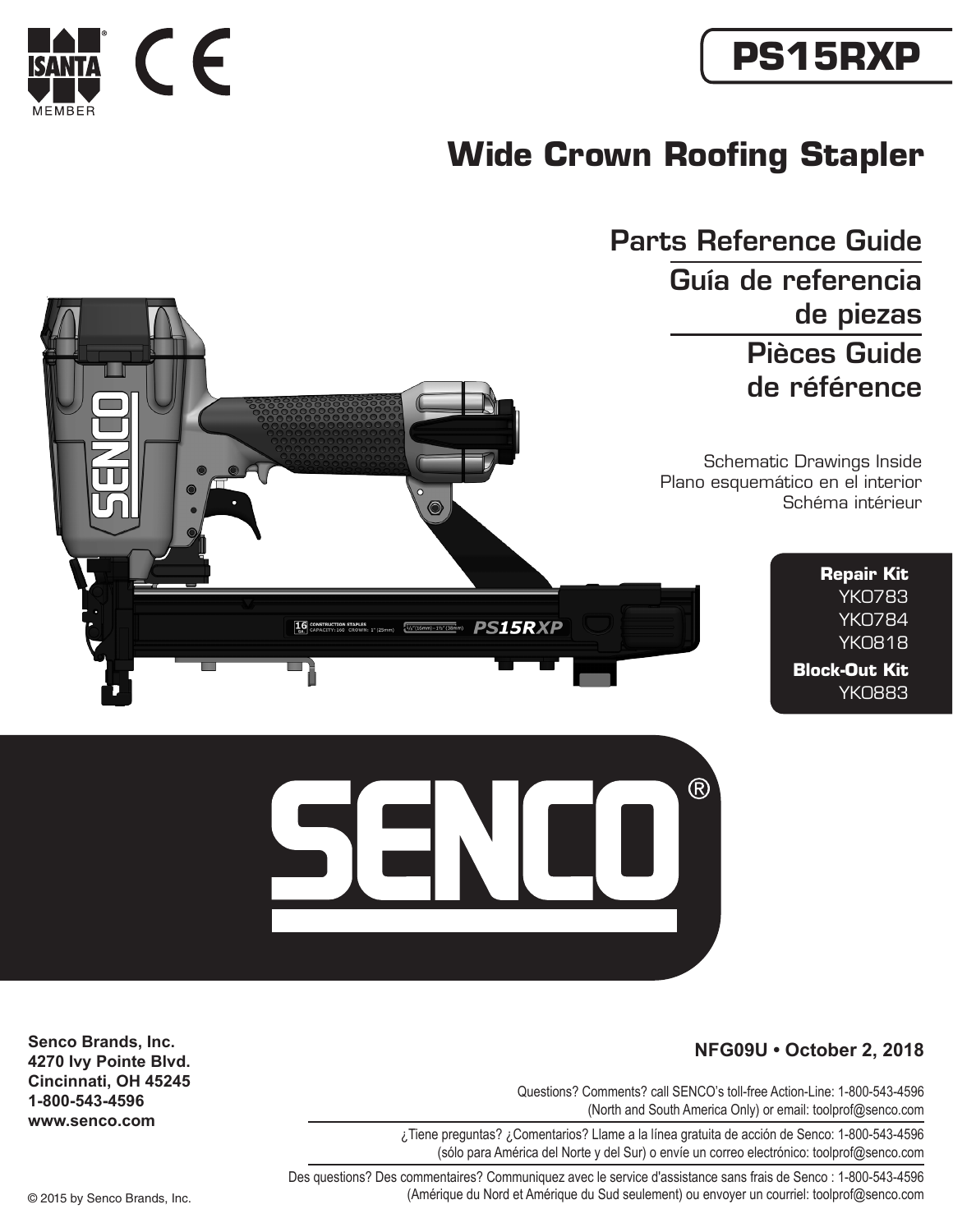

i

AB0221

# ## ### KB6671

### AA0175

### BC0737

### LB1271

# ### LB1215

# ### LB1216

### BC0728

### BC0729

# ### LB1213

KB6666

KB6689

### ###

### KB6690

### BC0727

£

### AC0463



EA0229 Standard Piston Driver Assembly EA0389 3/16" Longer Piston Driver Assembly **A**

Tool # Model<br>9U0001N Conta

9U0001N Contact-Actuation<br>9U2001N Contact-Actuation

Contact-Actuation

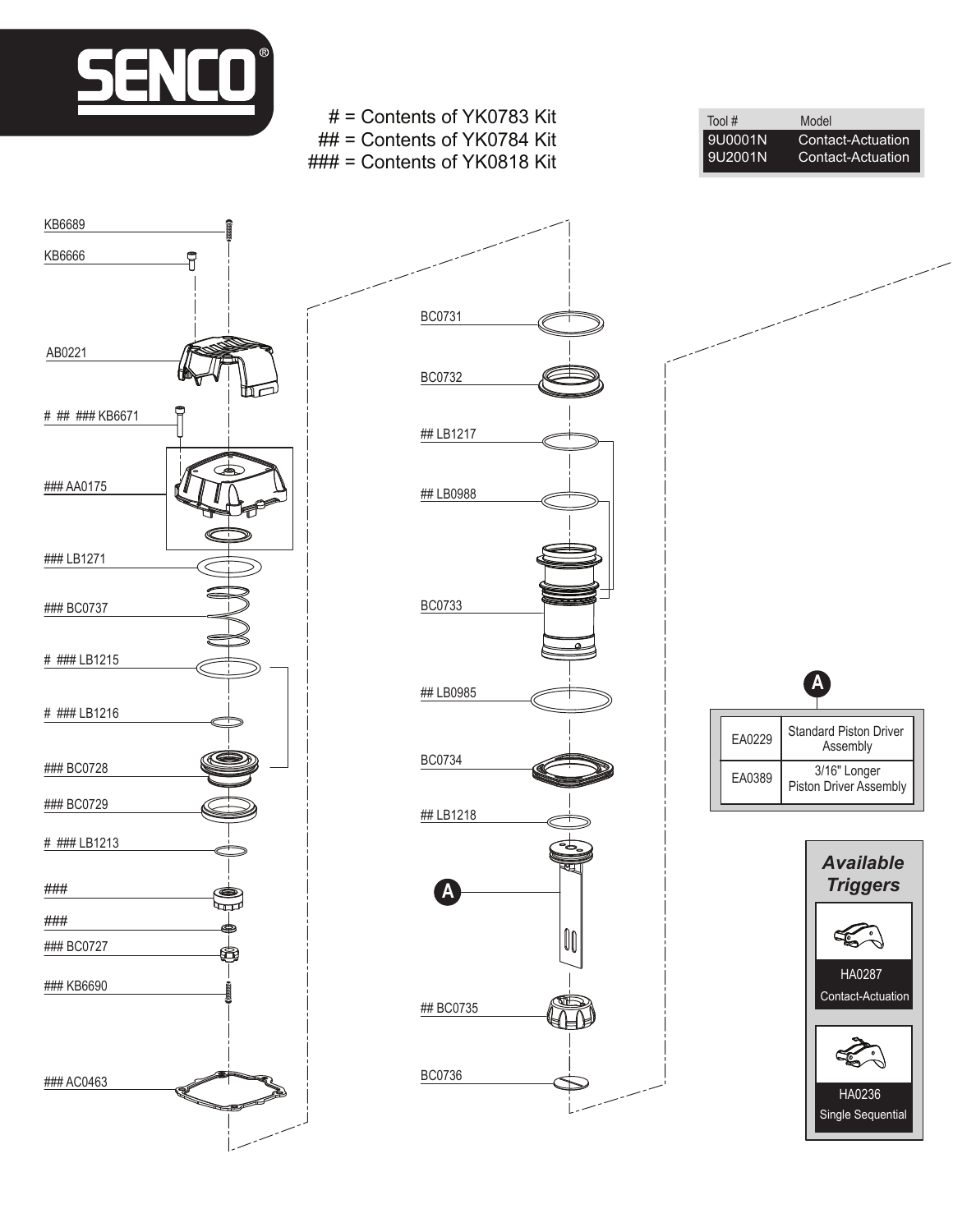## **Wide Crown Roofing Stapler PS15RXP**